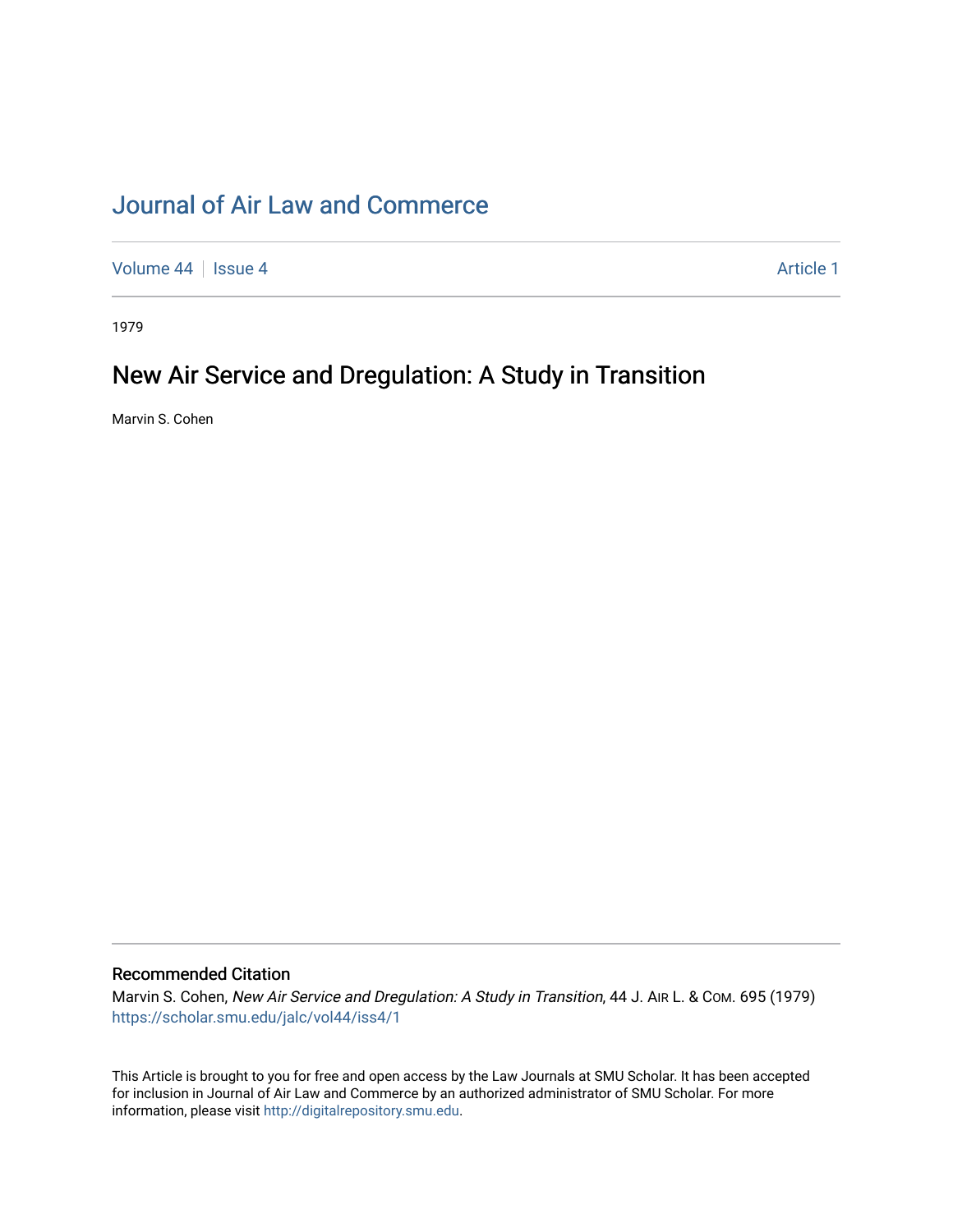## **NEW AIR SERVICE AND DEREGULATION: A STUDY IN TRANSITION**

MARVIN **S. COHEN\***

*Note: The Editors are pleased to reproduce here the keynote address delivered by Chairman Marvin S. Cohen to the Thirteenth Annual Air Law Symposium in Dallas on March 22, 1979. Delivered in conjunction with the release on March 23 of the Board's Staff Report on Airline Service, this address represents the first official review of early experience under the Airline Deregulation Act of 1978.*

*A selection of the papers presented at the Symposium will be published in Volume 45, Number I of the* Journal, *Summer, 1979.*

*-The Editors*

T T IS A PLEASURE to spend an evening with practicing lawyers. **1** Having left the practice after fifteen happy years in Tucson, I often miss the acid camaraderie of the trial bar. My first trip to Dallas was in 1959 to attend an SMU symposium on condemnation law. I was particularly appreciative then of the efforts of Dallas County officials to protect me from the evils of demon rum. It was impossible to buy liquor by the drink-you could only purchase a whole bottle of whiskey. I recall, as I worked on the bottle that night, pondering on the infinite wisdom of government regulation of human conduct. And here we are twenty years later-and I finally have an opportunity to do some deregulating.

I bring you good tidings about the first six months under the Airline Deregulation Act of 1978. Dallas is a particularly fitting city for my remarks since the Texas experience with an open rate system was an important catalyst for the new law. Tonight I would

<sup>\*</sup> Chairman, Civil Aeronautics Board, Washington, D.C. B.A., LL.B., University of Arizona; member of the Arizona bar.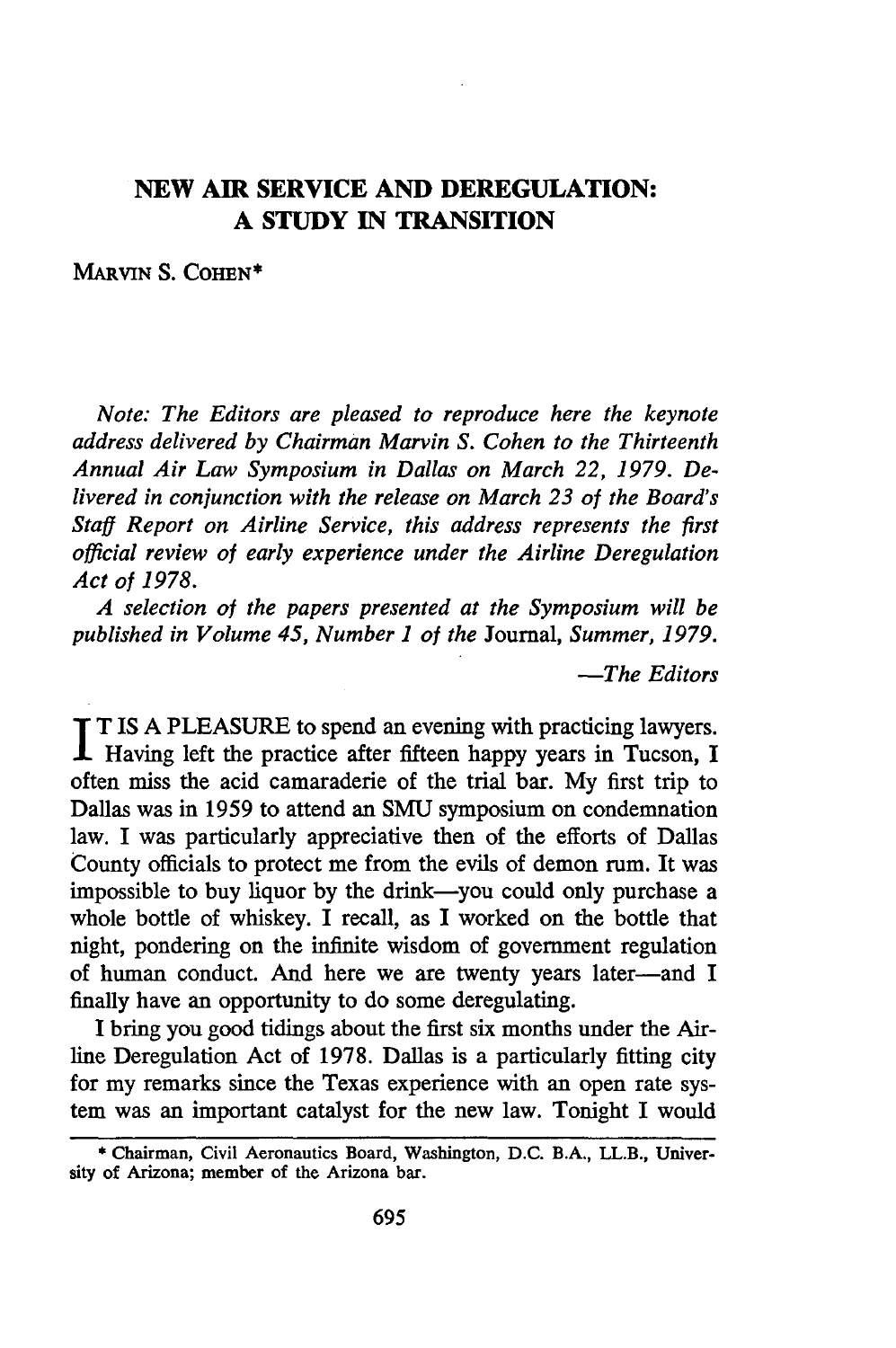like to present an overview of the changes in patterns of service that have occurred over the last year and to discuss the implication of these changes for small and medium-sized communities.

Before I do, a little background. There have traditionally been three types of scheduled air carriers in the business of transporting passengers in this country-trunks, local service airlines, and commuters or third level carriers. The trunks are the major airlines, United, American, TWA, Continental, Braniff, Delta, Eastern, Western, and National. The local service airlines such as Ozark, Allegheny, and Hughes Airwest developed after World War H, with federal government help, to serve small communities. But as jets became available, local service airlines, obeying the laws of economic evolution, bought jet airplanes and started moving to the larger markets. As they left small towns, a new phenomenon arose -unregulated by the CAB-the commuters or third level carriers which utilize small aircraft (nine to fifty seats) to serve small communities.

For forty years the Board controlled the shape of the national systems for all carriers except commuters. It closely controlled entry into the airline business, the routes which each airline was permitted to fly, and the fares they charged. I assume that the agency did its best to apportion out new authority but many of the criteria for carrier selection had nothing to do with creating efficient networks. Over the years, virtually all the carriers served markets that were marginally profitable, but most likely were not as profitable as routes they would have chosen had there been open access. While the certificated airlines deleted or suspended service to approximately 200 points over the years, regulated entry and exit generally prevented them from operating an economically rational system. With uniform high fares, airlines competed on service, raising costs to the high level of prices.

The Airline Deregulation Act of 1978' significantly reduced the barriers to entry and exit and set the stage for a much needed realignment of the structure of the total system. The flexibility of the new law enables airline managements to make major changes to their route systems more quickly than we could, and to tailor those changes to their specific needs.

<sup>&</sup>lt;sup>1</sup> Pub. L. No. 95-504, 92 Stat. 1705 (1978).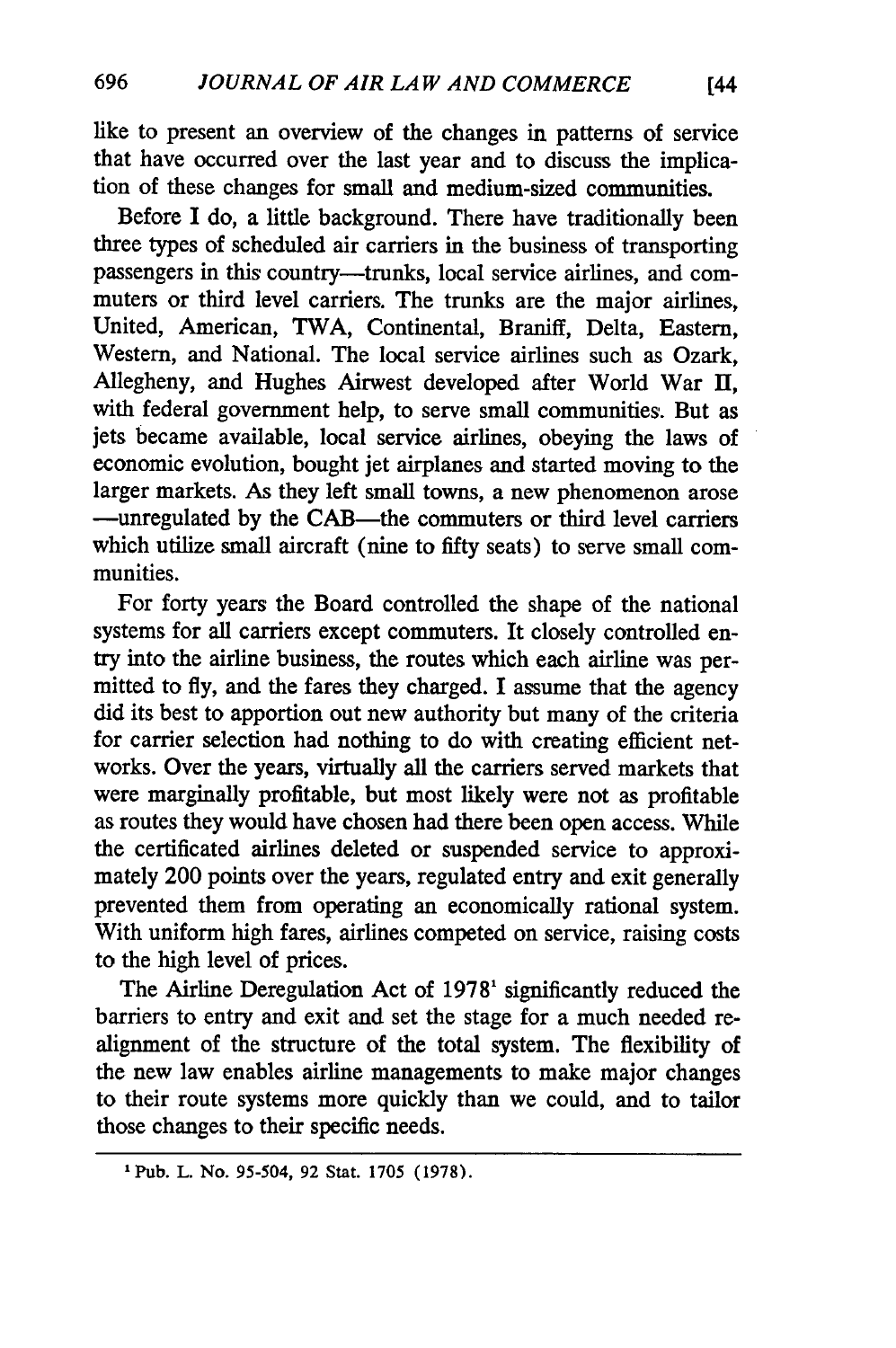The desire of the carriers to control their own destinies is vividly demonstrated by the industry's response to the unused authority provision of the Airline Deregulation Act. This provision permits any carrier meeting FAA safety certification requirements to apply for authority to begin service in any city-pair where the certificated incumbent has not provided at least five nonstop roundtrips a week for thirteen of the previous twenty-six-week period. Since November, new services have been instituted in about 200 markets. A number of certified carriers have used this provision for major expansions into new markets. For example, Braniff has added fortyseven new markets to its system and North Central and Hughes Airwest each have added eleven. In addition, the provision has served as an important vehicle for new entry into certificated interstate service. All four of the large intrastate carriers--PSA, Air California, Southwest, and Air Florida-have entered into major markets and seven commuter carriers have entered into numerous certificated markets.

What we are witnessing is a further evolution of the air transportation system. Newer third level carriers are providing services to the small towns and cities which the local service carriers have outgrown. Concurrently, the latter are expanding into many of the markets being vacated by the trunks while continuing to expand into competitive markets. I might add that with the cost of fuel escalating at an unprecedented rate, the ability to create a good fit between equipment and markets becomes essential to assuring high levels of service at reasonable cost to the public.

So far it appears that deregulation is consistent with a profitable industry. In 1978, passenger traffic was up sixteen percent over 1977 and 1978 operating profits about doubled those of the previous year. As we move into 1979, traffic growth remains strong, with February showing more than a twenty percent increase in passenger boardings over February of 1978. Although we can't say that this kind of expansion will continue indefinitely, we anticipate that the industry will continue to do well and certainly will do no worse than other unregulated industries in the event of a general economic downturn.

For me, however, the fundamental question is whether deregulation is benefitting consumers. My answer based on evidence to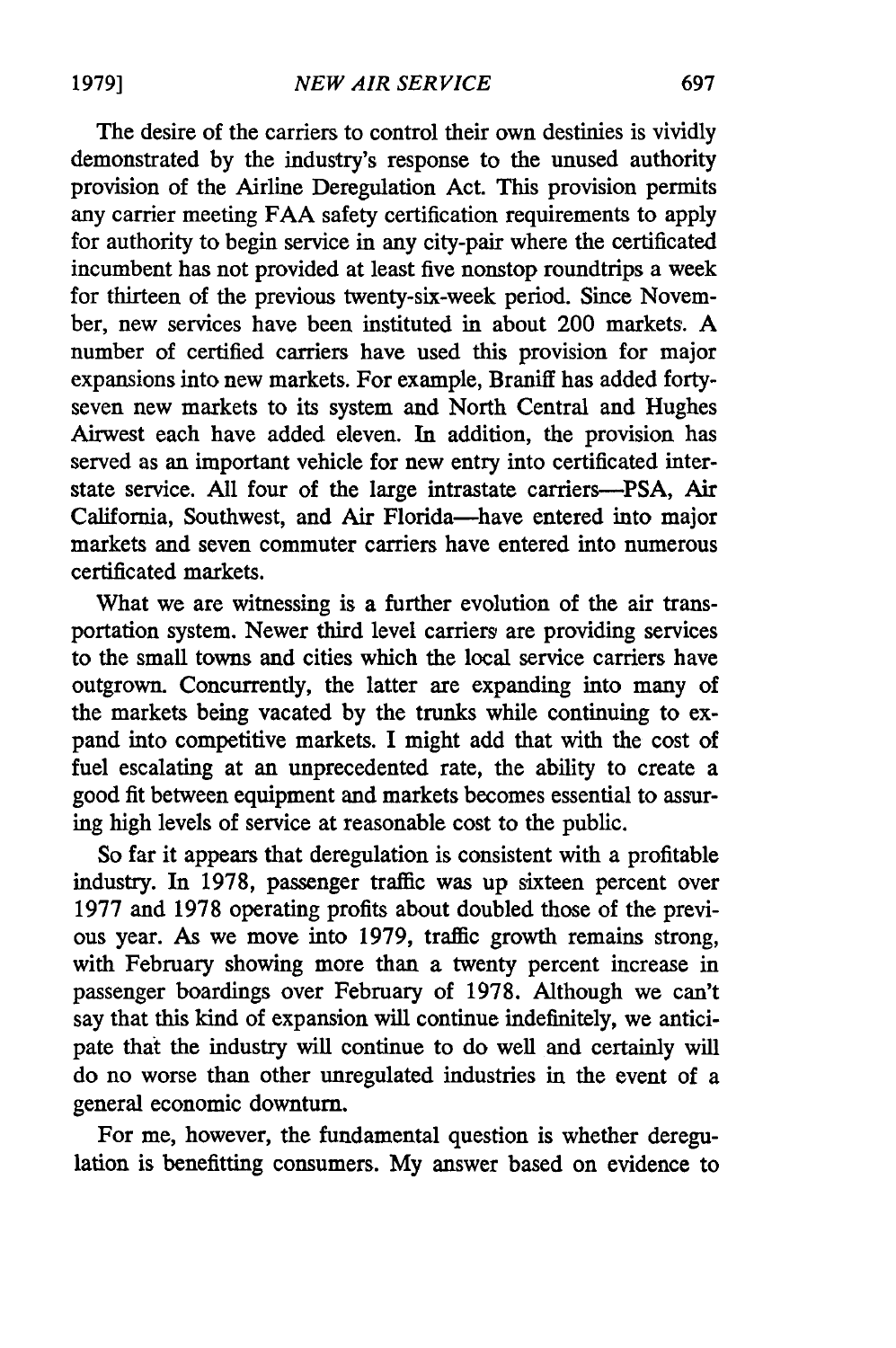698

date is an emphatic yes, although not everyone benefits to the same degree. We know that last year consumers saved approximately \$2.5 billion in real dollars through lower fares. We also are seeing more new, innovative low fares on the horizon, such as World Airways' \$100 transcontinental fare, Air Florida's \$50 Washington-Miami fare, and Texas International's new Washington-Houston/ Dallas \$138 unrestricted roundtrip service.

But fares only are half of the equation. The other half is service. And although we don't hear anyone complaining about new lower fares, we hear a great deal from those communities that have lost some air service. The ability to offer a variety of fares and services requires the entry and exit freedom provided in the new law. **In** the absence of freedom for airlines to enter new markets, low fares would not survive over the long term because the discipline of competition would be lacking. Congress recognized that an open system could result in service cutbacks-particularly at some of our smaller communities-and therefore established a system that encourages commuter airlines, with the right equipment and the experience at providing small community service, to enter those markets. So although some cutbacks in service were anticipated, I am pleased to report that to date about ninety-eight percent of the traveling public has the same or more service available today than they had one year ago.

Significantly, now that we are six months into deregulation we find that, contrary to the prediction of many critics that all the carriers would shift service to denser markets, service is improving to the vast majority of communities. Statistics contained in the Board's *Staff Report on Airline Service* show a system-wide increase in service as measured by aircraft departures. From February 1, 1978, to February 1, 1979, this increase was 8.4 percent. The staff report also categorized service changes in terms of "hub" and "nonhub" airports. An analysis of all 891 communities receiving regularly scheduled air service shows that service to our smallest communities or nonhubs was up 5.2 percent over last year, and that service to small hubs increased by 8.4 percent. Not only is there more service to those communities but the quality of that service has improved as well. Thus we see that the greatest increase in frequencies-up 13.1 percent-was for service between very

 $[44]$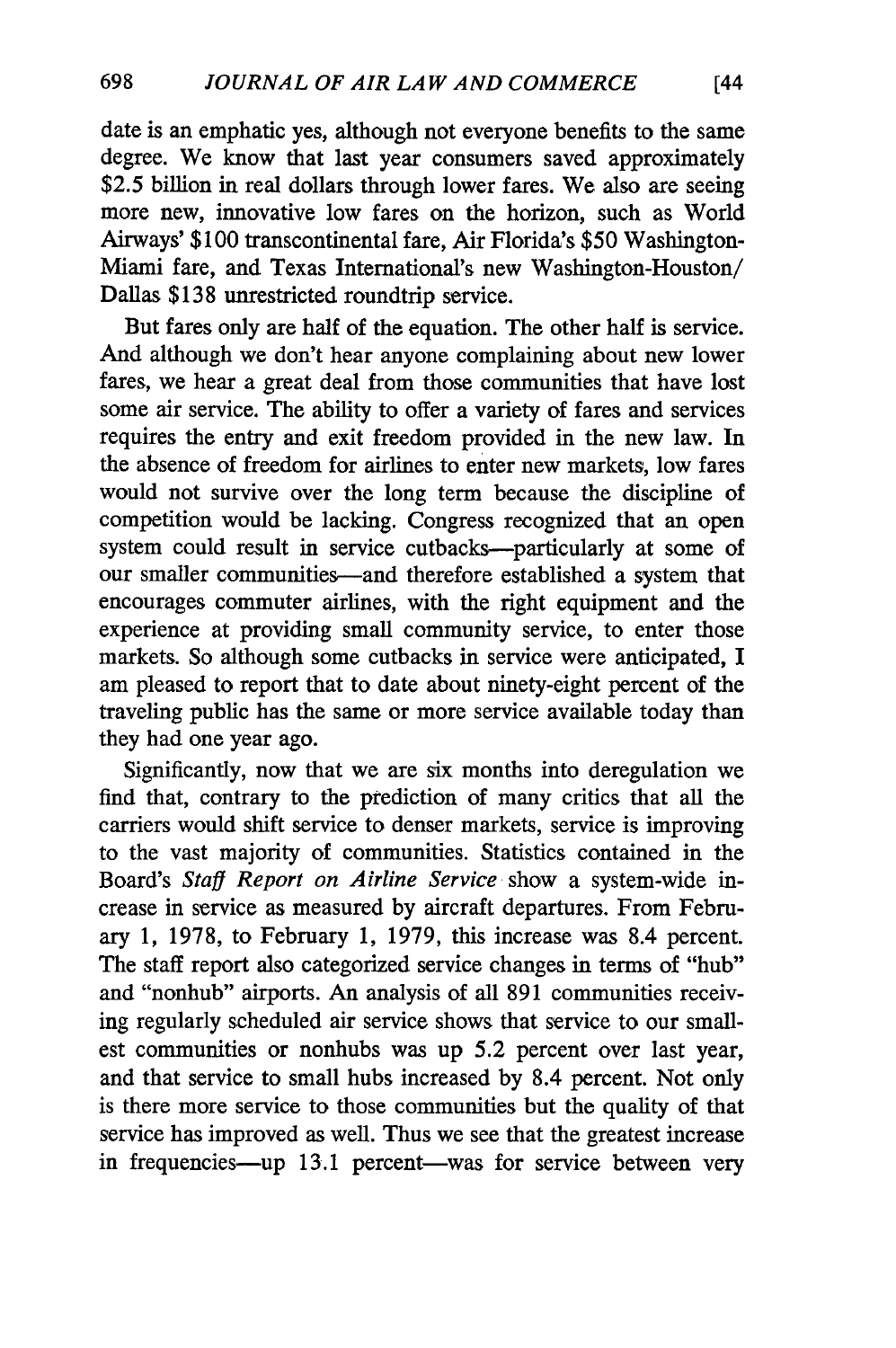small communities or nonhubs and medium hubs. Service between small hubs and large hubs was up 11.6 percent.

The nation's 151 hub airports account for 92.8 percent of the total air traffic. Total departures were up or stayed the same at 117 of these hubs. The remaining thirty-four experienced an average decline in total departures of just 6.9 percent. At the nation's 740 non-hub airports, service increased or remained constant at 459, while departures declined an average of 21.2 percent at the remaining 281. Incredibly perhaps, service cutbacks in total affected only two percent of the traveling public.

But what about communities that have lost air carriers? The report shows that seventy communities have lost all service from one or more airlines. Some airline service remains, though, at all seventy cities. At most of these points, the impact on frequency of service has not been very great. Indeed, at five cities service actually increased; at twenty-eight the decrease was five percent or less and only at twenty-one cities did service decline by more than fifteen percent. These figures tell us some interesting news about the emerging system.

At the smallest communities, we continue to see service being expanded at noncertificated points. By this I mean communities to which the **CAB** never licensed air service or at which the license was revoked or suspended for lack of service. Today, about 200 of those communities, which generally enplane under twenty passengers a day, are receiving frequent service with eight- to twentypassenger aircraft linking them to the national air transportation network without government subsidy. Next, we have the group of small communities whose subsidized certificated service has been replaced with commuter service. The response of these communities is rather interesting. At first many of them were quite upset about the loss of larger aircraft-fifty seats or more-service by a certificated carrier. Yet these communities soon discovered that a schedule of four to six or more roundtrips a day with a fifteen-seat aircraft is far preferable to two roundtrips with a fifty-seat plane. I have heard time and time again, in my recent travels around the country to study small community service, how pleased communities such as Waco, Texas, Frederick, Maryland, and Salem, Oregon have been with replacement service. In twenty-five of thirty-seven

**1979]**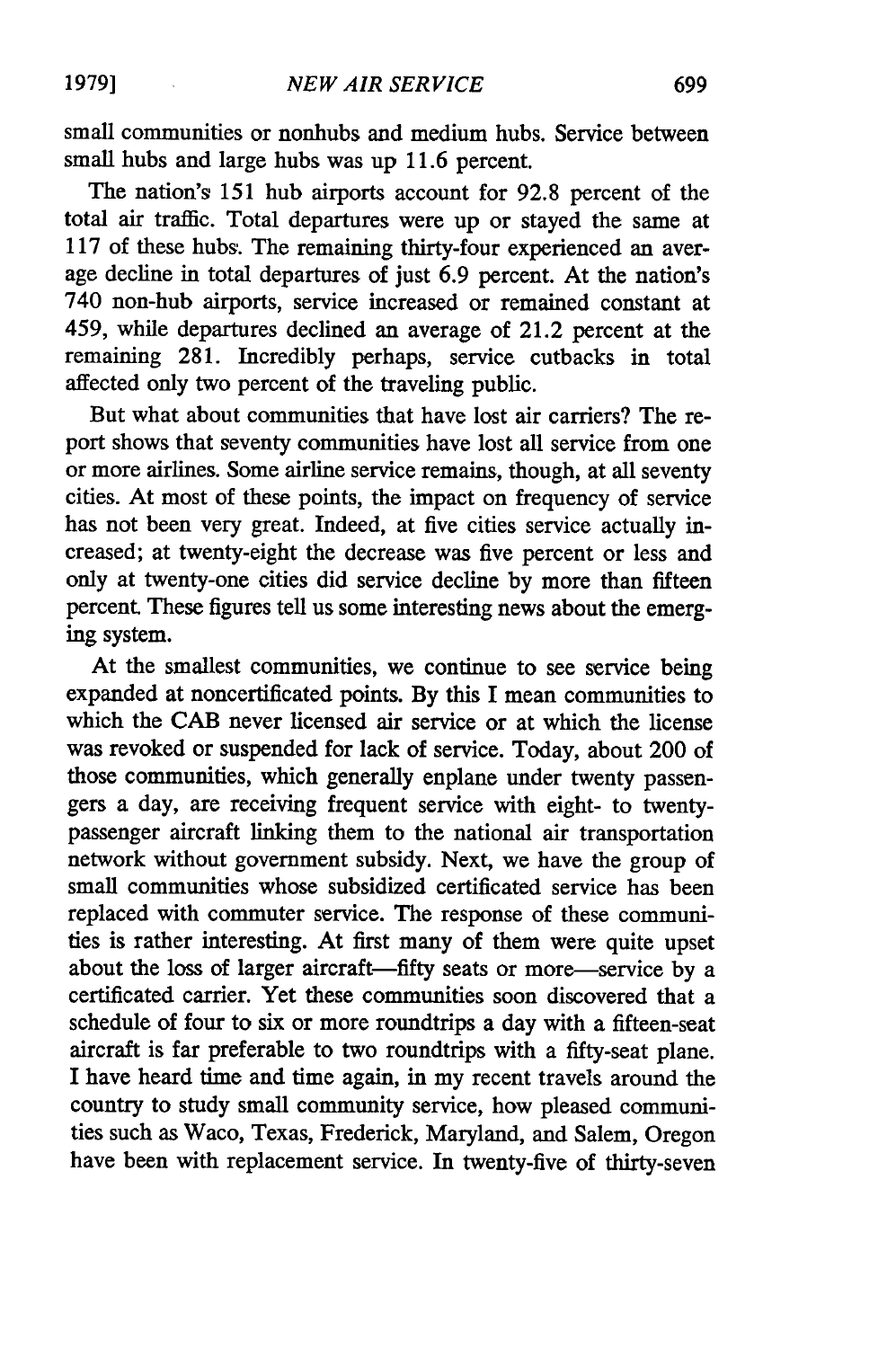small communities studied last year by the Board's staff, passenger traffic improved considerably when a commuter with frequent service replaced a local service airline.

The third group of communities include the small- to mediumsized cities. It is from this group that we have heard some of the most vocal objections to deregulation. It appears that many of the objections have more to do with loss of *status* than with loss of *service.* Let me explain by way of a few examples. Providence, Rhode Island, was quite upset when American Airlines and National Airlines announced their intentions to terminate service. The city lost twelve weekly jet flights to New York City. But what was left? Over 380 weekly jet flights on Allegheny, Eastern, and United, including seventy-six flights to New York. In addition, TWA has just been awarded Pittsburgh-Providence dormant authority, providing the city with new trunk service. Shreveport, Louisiana, protested the departure of Braniff and Texas International which together accounted for only fifty-one out of 479 weekly jet flights. Within a few days of the announced pullouts, Frontier notified the community that it would be instituting service.

An example of justified concern is Charleston, West Virginia, where American has terminated service and United has cut its service fifty percent. Most upsetting to this small hub city is the loss of all nonstop service to Pittsburgh provided by United. While the concerns of the community are very understandable, it still has good service in many markets by Allegheny and Piedmont, and Allegheny has indicated that it will begin Charleston-Pittsburgh service when United departs at the end of June.

These few examples bring to the fore the central point of deregulation—and, by the way, this is a serious question—where are these airplanes going? When United takes equipment out of Charleston, it doesn't fly it into the Atlantic but puts it into service over other routes. Let's look for a moment at some of these changes. Take Kansas as an example. We find that from February 1, 1978, to February 1, 1979, Emporia lost all its service of forty-seven weekly flights and Lawrence lost fifty percent of its service. On the other hand, service of Goodland rose 188 percent, going from twenty-six weekly flights to seventy-five. Service to Garden City was up twenty-nine percent, Manhattan fifteen percent and the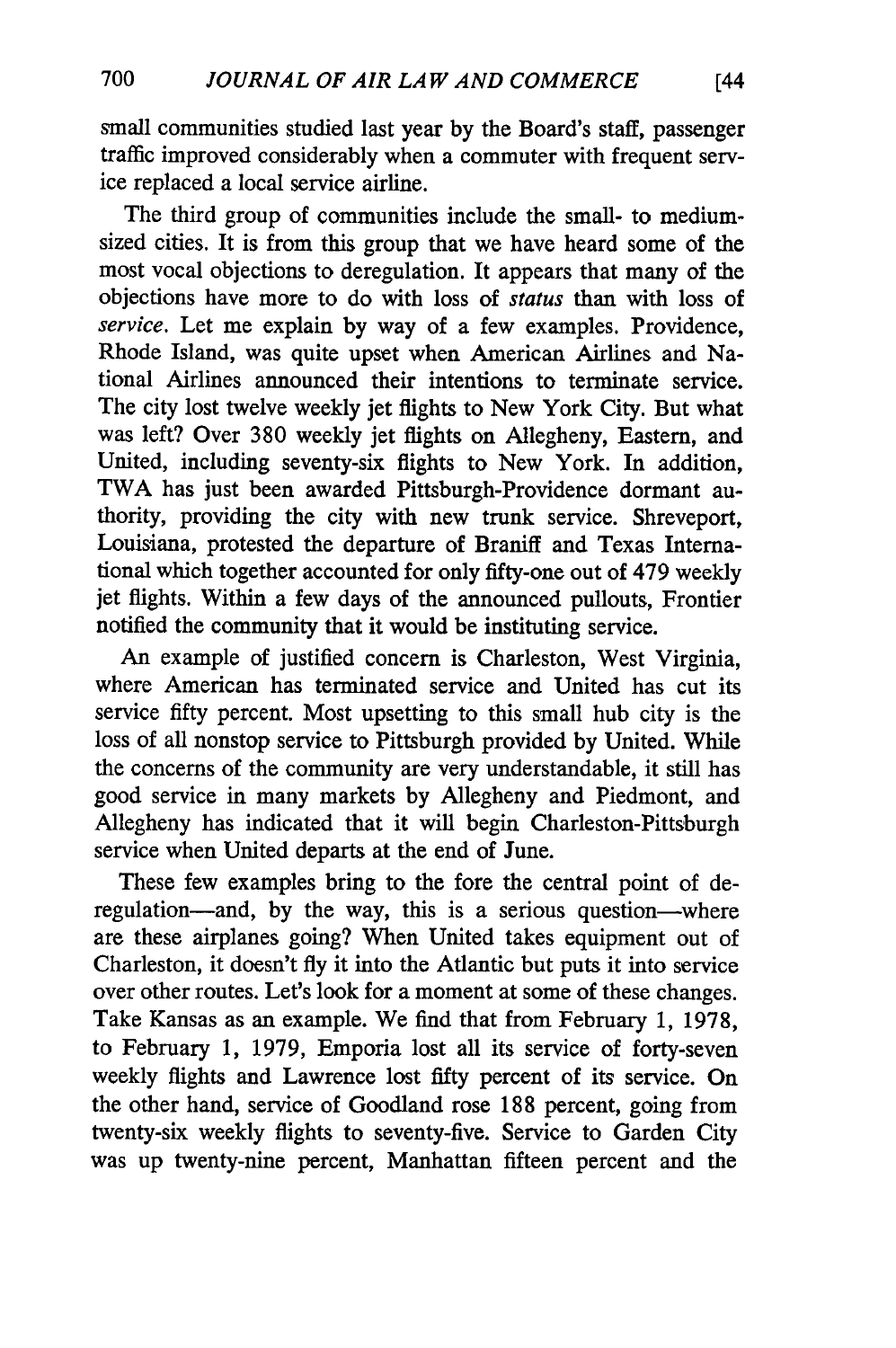larger city of Wichita up 17.5 percent. **If** we look at a map we quickly see that Lawrence is on a four lane divided highway twenty miles from Topeka and twenty miles from Kansas City. Emporia is about sixty miles from Topeka on a four lane highway. But Goodland, Garden City, and Manhattan aren't very near to anything. The closest hub for Goodland is Denver--over 160 miles on secondary roads. So what I see in Kansas is that service is going to the communities that need it the most, and who could ask for anything better? We see similar changes all over the country. For example, service to Dubuque was up twenty percent while it was down six percent at Waterloo, up twenty-four percent at Amarillo but down three percent at Abilene.

It is clear that all airlines, regardless of size, are placing equipment in the markets that have the greatest demand consistent with the most efficient operation of their system. This is how the industry ought to operate. Some cities will lose some service but in time the great majority of communities will get the level of service that matches demand. And importantly, the overall cost to the public of this improved service is already and will continue to be less than under full government regulation.

The deregulation experience to date has been quite rewarding and so far is living up to-if not exceeding-our expectations. The industry is providing more service and the quality of service is at least as high as it was when the Board used to second guess every move the carriers wanted to make. I believe that deregulation can properly be labeled a success **if** the industry performs at least as well as it did when regulated. The early indications are that it's doing better.

Now you might ask, if things are going so well, what are we doing in Washington. The answer is that we are keeping very busy working on the rough edges of the new system. Certain problems appear to be endemic to a transition from a regulated system to a market system. These include protecting the public from carriers exercising monopoly power before competitive forces can come into play, assuring that consumers have at their disposal an adequate process for disposing of complaints, and abolishing anticompetitive agreements within the industry that are not required for the delivery of convenient air transportation. But to date these problems have been relatively minor.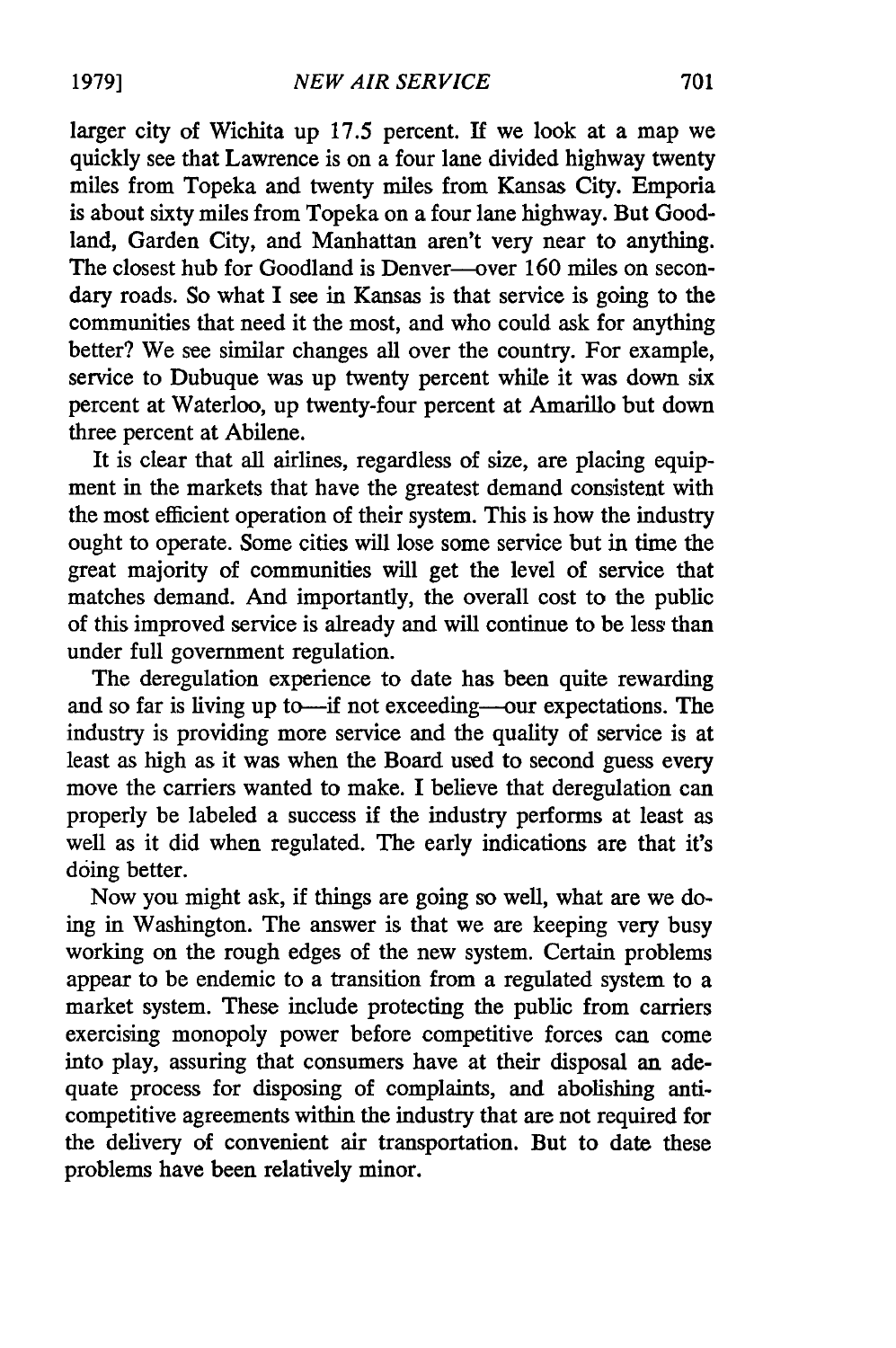One transitional issue that is requiring a lot of our attention is setting the essential air service program in place. Because this is so closely related to the changes in service I just described, I would like to say a few words about it. The new law requires us to determine the essential level of air service for over 500 communities by October 24 of this year. This is no easy task, for although we are developing national guidelines for equipment type, number of markets, etc., we are finding that each community has unique characteristics which must be reflected in any final determination.

The development of this program has necessitated a little on the job training. For example, last December we gave permission to Texas International to terminate service at three points in New Mexico on less than the notice period required in the Act. Reasoning from the fact that two local commuter operators said they would pick up the service using smaller, more economical aircraft without subsidy, we felt TXI should not be held in an uneconomic service. What followed was about one month of rather erratic service at two of the three points and a flurry of communications to the Board from a justifiably upset public. We learned the important lesson from this episode that commuter carriers cannot double the size of their operations overnight. In that case we ordered the local service carrier to assure that essential service was provided. We are now providing for a mini-transition period so that if the commuter suffers growing pains the withdrawing local service carrier must take action to assure that essential service is maintained. This obligation will run for thirty days subject to renewal if the new operator appears to be having difficulty maintaining service.

The questions involved in the essential air service program are particularly thorny in the short run because of the limited supply of equipment. Right now there are approximately 1,289 aircraft in the commuter fleet. Of those, less than 700 have more than ten seats and there are only a few hundred in the fifteen-twenty seat range. So you can see, if the Board concluded that essential air service must be provided with at least fifteen seat aircraft, regardless of the number of daily passengers enplaned, we would be in an impossible situation. Similarly, if we were to find as a general rule that every point is entitled to be connected to two hubs, we again would be placing serious constraints on the capacity of the

 $[44]$